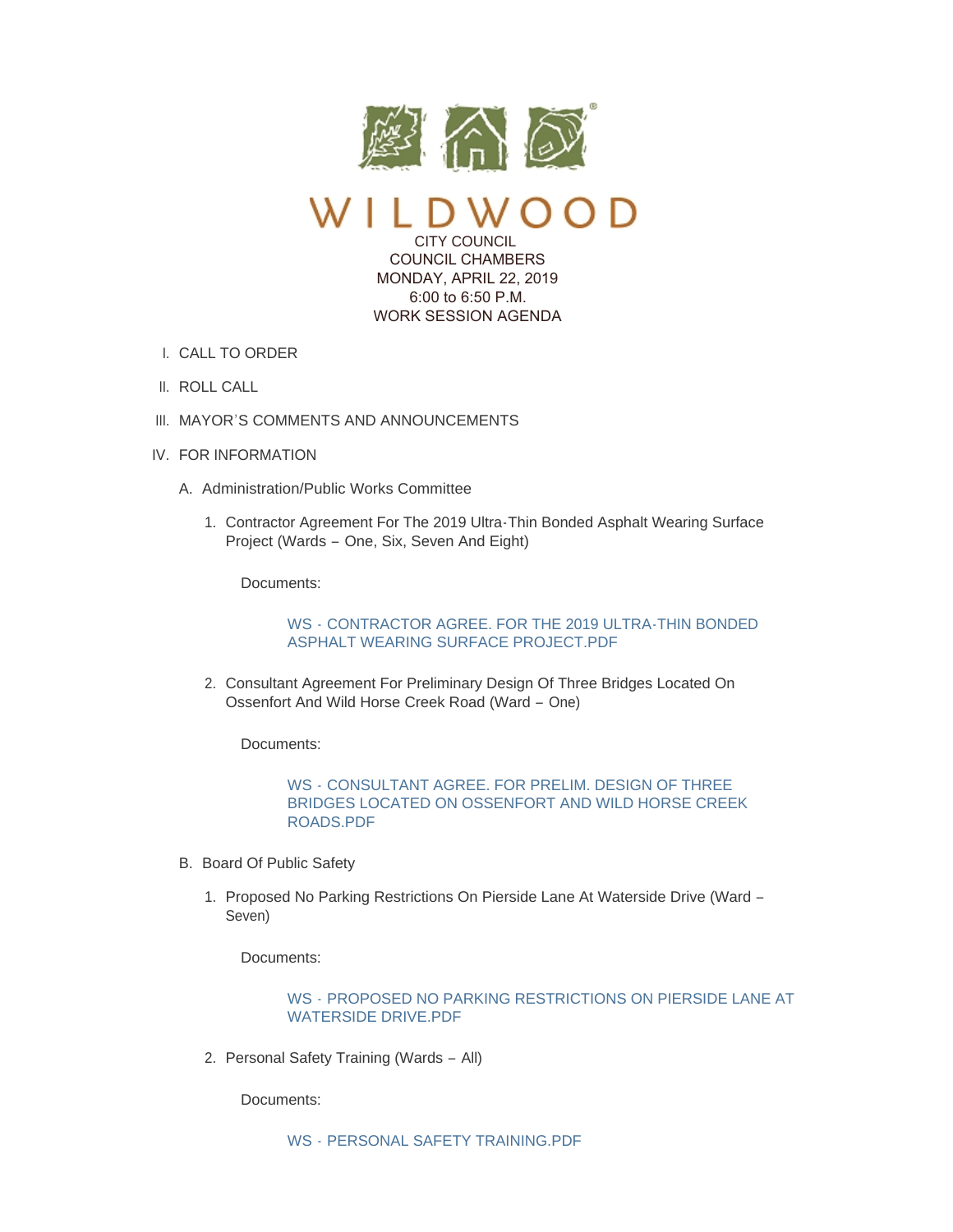- C. Department Of Planning And Parks
	- 1. Community Park Phase III Update (Wards All)

Documents:

## WS - COMMUNITY PARK - [PHASE III UPDATE.PDF](https://www.cityofwildwood.com/AgendaCenter/ViewFile/Item/20008?fileID=25926)

2. Update On Better Together Merger Plan (Wards - All)

Documents:

#### [UPDATE LETTER FOR MERGER PLAN 04-22-2019.PDF](https://www.cityofwildwood.com/AgendaCenter/ViewFile/Item/20056?fileID=25956)

- D. Department Of Public Works
	- 1. Acceptance Of Temporary And Permanent Easements In Conjunction With The Construction Of The Eatherton Road Bridge Replacement (Wards – One And Three)

Documents:

WS - [ACCEPTANCE OF TEMP. AND PERM. EASEMENTS IN](https://www.cityofwildwood.com/AgendaCenter/ViewFile/Item/20011?fileID=25927)  CONJUNCTION WITH THE EATHERTON ROAD BRIDGE REPLACEMENT.PDF

- E. Planning And Parks Committee
	- 1. Lighting Code Update Proposal (Wards All)

Documents:

# WS - [LIGHTING CODE UPDATE PROPOSAL.PDF](https://www.cityofwildwood.com/AgendaCenter/ViewFile/Item/20013?fileID=25928)

2. Memorandum Of Understanding (MOU) With Department Of Conservation For A New Rockwoods Reservation Natural Surface Trail Connection (Wards – All)

Documents:

WS - [MOU W DEPT OF CON. FOR A NEW ROCKWOODS RES..PDF](https://www.cityofwildwood.com/AgendaCenter/ViewFile/Item/20014?fileID=25929)

3. Revised Design For Overflow Parking Area At Al Foster Memorial Trailhead (Ward Six)

Documents:

# WS - [REVISED DESIGN FOR OVERFLOW PARKING AREA AL](https://www.cityofwildwood.com/AgendaCenter/ViewFile/Item/20015?fileID=25930)  FOSTER.PDF

4. Update Report On Facility Reservations, Event Registrations, And Ongoing And Long-Term Maintenance Costs For Parks And Trail Facilities (Wards – All)

Documents:

WS - [UPDATE REP. ON FAC. RES. EVENT REG. AND ONGO. LT MAIN.](https://www.cityofwildwood.com/AgendaCenter/ViewFile/Item/20016?fileID=25931)  COST.PDF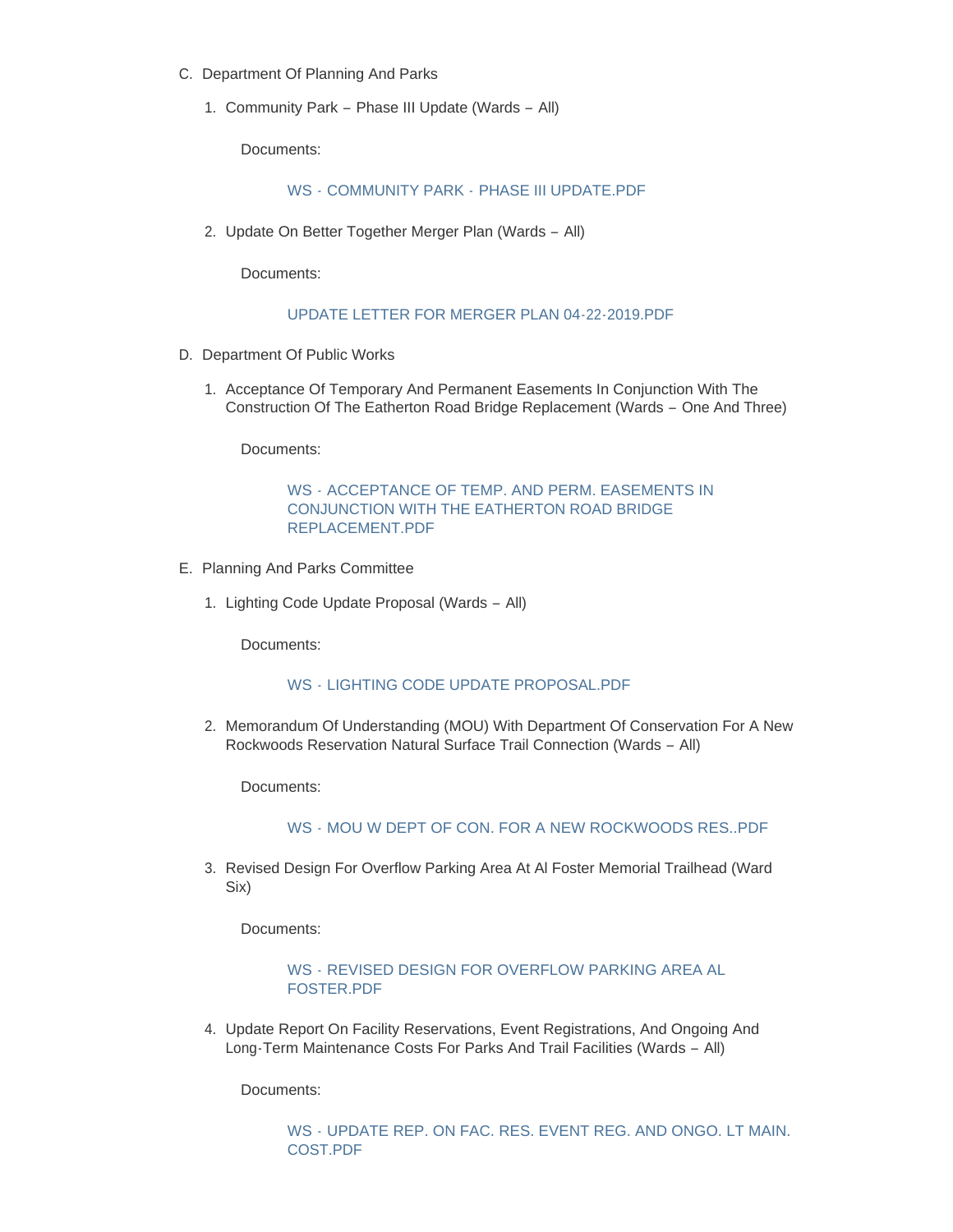5. Update On Parks And Recreation Action Plan (Wards – All)

Documents:

## WS - [UPDATE ON PARKS AND RECREATION ACTION PLAN.PDF](https://www.cityofwildwood.com/AgendaCenter/ViewFile/Item/20017?fileID=25932)

- F. Rural Internet Access Committee
	- 1. Rural Internet Access Update (Wards All)

Documents:

## WS - [RURAL INTERNET ACCESS UPDATE.PDF](https://www.cityofwildwood.com/AgendaCenter/ViewFile/Item/20019?fileID=25933)

G. Construction Project Update (Wards - All)

Documents:

## WS - [CONSTRUCTION PROJECT UPDATE.PDF](https://www.cityofwildwood.com/AgendaCenter/ViewFile/Item/20020?fileID=25934)

- V. FOR ACTION
	- A. Planning And Parks Committee
		- 1. Draft Of Request For Proposals (RFP) For Town Center Public Space Area (Ward Eight)

Documents:

#### WS - [DRAFT OF RFP FOR TOWN CENTER PUBLIC SPACE AREA.PDF](https://www.cityofwildwood.com/AgendaCenter/ViewFile/Item/20023?fileID=25935)

Event Partnership Agreement With Team Noah Foundation For Use Of Bluff View 2. Park And Trail And Rock Hollow Trail System (Ward Six)

Documents:

# WS - [EVENT PART. AGREEMENT WITH TEAM NOAH FOUNDATION.PDF](https://www.cityofwildwood.com/AgendaCenter/ViewFile/Item/20024?fileID=25936)

Community Park – Phase Three Considerations (Ward One) 3.

Documents:

# WS - COMMUNITY PARK - [PHASE THREE CONSIDERATIONS.PDF](https://www.cityofwildwood.com/AgendaCenter/ViewFile/Item/20025?fileID=25937)

- VI. MISCELLANEOUS None
- VII. ADJOURNMENT

*City Council will consider and act upon the matters listed above, and such others as may be presented at the meeting and determined to be appropriate for discussion at that time.*

*Notice is hereby given that the City Council may also hold a closed meeting for the purpose of dealing with matters relating to one or more of the following: Legal Actions, Causes of Action, Litigation or Privileged Communications Between the City 's Representatives and its Attorneys [RSMO 610.021(1) 1994]; Lease, Purchase or Sale of Real Estate [RSMO 610.021 (2) 1994]; hiring, firing, disciplining or promoting employees by a public governmental body [RSMO 610.021 (3) 1994]; bidding specification [RSMO 610.021 (11) 1994]; sealed bids and related documents, until the bids are opened ' and sealed proposals and related documents or any documents related to a negotiated contract until a contract is executed, or all proposals are rejected [RSMO 610.021 (12) 1994]; and/or individually identifiable*